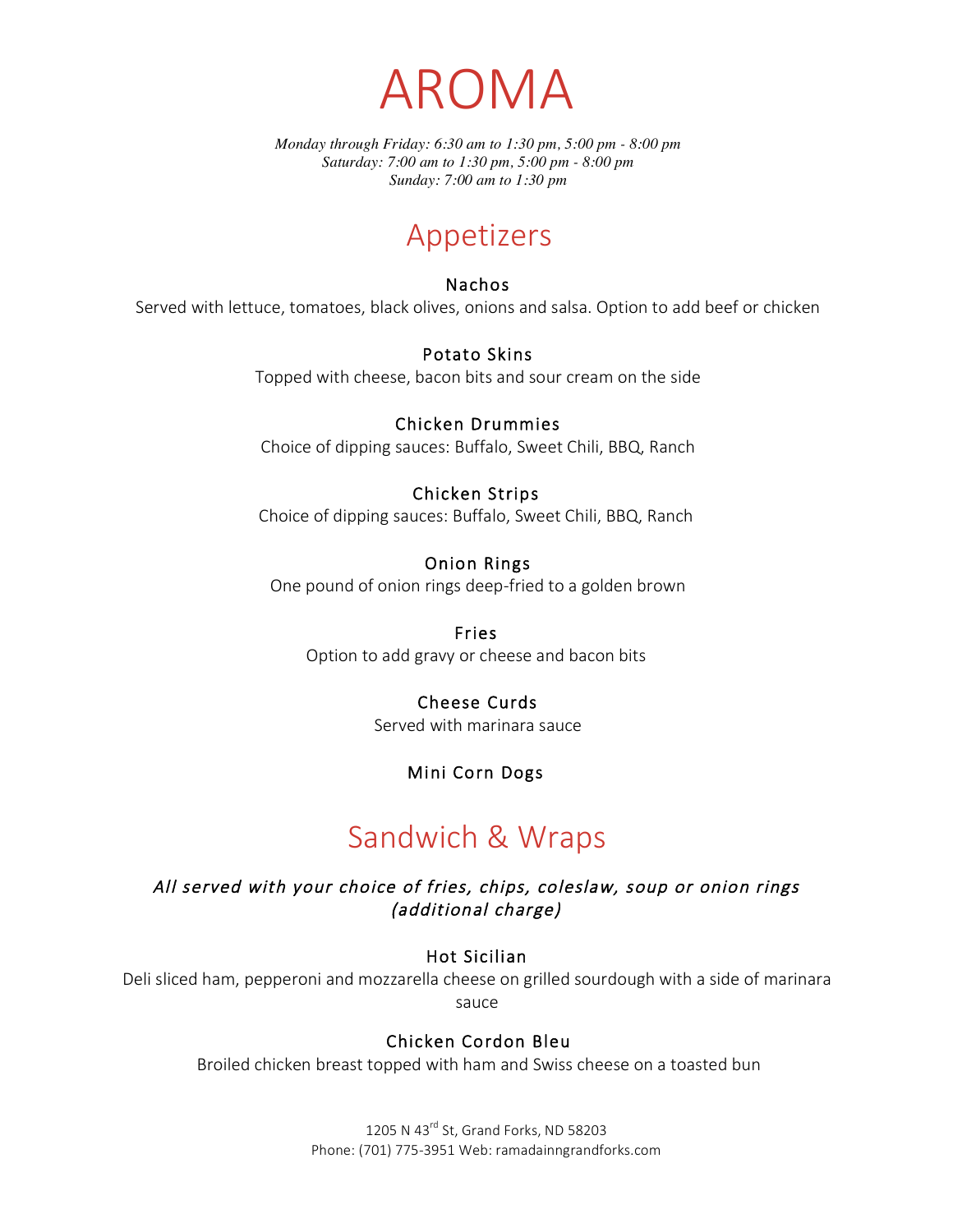# Sandwich & Wraps (continued)

### Prime Rib Deli

Thinly sliced prime rib topped with fried onions and Swiss cheese on a toasted hoagie bun

### Hot Ham & Turkey Sub

Deli sliced ham and turkey on a toasted hoagie bun with American cheese, lettuce, tomatoes

#### Clubhouse

Bacon, turkey, ham, lettuce, tomato, and mayo on white toast

### Grilled Turkey & Swiss

Deli sliced turkey, Swiss cheese and tomatoes on grilled sourdough bread

#### BLT

Bacon, lettuce, tomato and mayo on grilled sourdough bread

### Fish Sandwich

Breaded fillet of walleye, deep-fried on a toasted bun with lettuce and tarter sauce

### Veggie Sub

Grilled mushroom, onions, green peppers and tomatoes smothered with pepper jack cheese

### Chicken Strip Wrap

Lightly breaded chicken strips, lettuce, tomatoes, Monterey Jack cheese and ranch dressing wrapped in a flour tortilla. Option to add bacon

### Caribbean Chicken Wrap

Grilled chicken, green peppers and onion with a sweet and spicy glaze wrapped in a flour tortilla

#### Mexi Wrap

Seasoned ground beef, lettuce, tomatoes, onions, Monterey Jack cheese and spice ranch wrapped in a flour tortilla. Option to add jalapenos

### Chicken Stips

Lightly breaded tender strips of chicken served with French fries

1205 N 43<sup>rd</sup> St, Grand Forks, ND 58203 Phone: (701) 775-3951 Web: ramadainngrandforks.com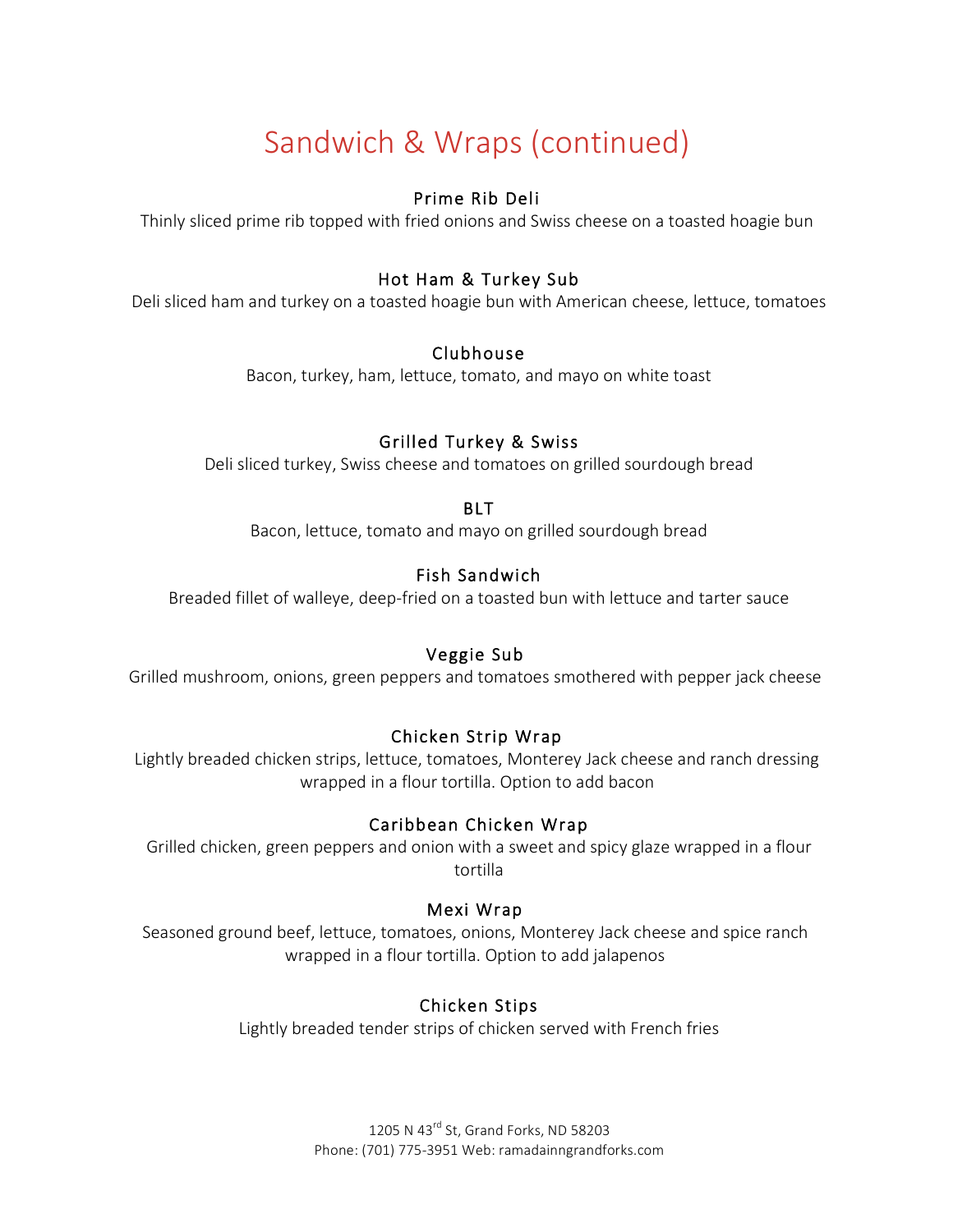# Burgers & Chicken

### All burgers served with lettuce, tomato, pickle and onion. Choice of fries, chips, coleslaw or onion rings (additional charge)

### Burger Deluxe

One-third pound ground beef patty, broiled and served with choice of cheese on a toasted bun

#### Mushroom Swiss Burger

Burger topped with Swiss cheese, smothered with mushrooms and served on a toasted bun

#### Bacon Swiss Burger

Served with a toasted bun with Swiss cheese and bacon strips

#### Patty Melt

Beef patty served on grilled marble rye with American and Swiss cheese and fried onions

### Chicken

Breast of chicken broiled and served with choice of cheese on a toasted bun. Option to add bacon

### Buffalo Chicken

Breaded breast of chicken, deep-fried and finished with the traditional "Hot Wing" sauce, complemented with blue cheese and celery sticks on the side. Served on a toasted Kaiser

## **Salads**

### Chef Salad

The traditional "Chef" salad with ham, turkey, shredded cheese, tomato and hard boiled eggs served on bed of crisp lettuce and finished with croutons

### Taco Salad

Crisp greens, taco meat, olives, tomatoes, co-jack cheese served on bed of tortilla chips. Salsa and sour cream served on the side. Option to sub chicken

### Grilled Chicken Salad

Crisp greens garnished with fresh vegetables, topped with sliced grilled chicken breast and Parmesan cheese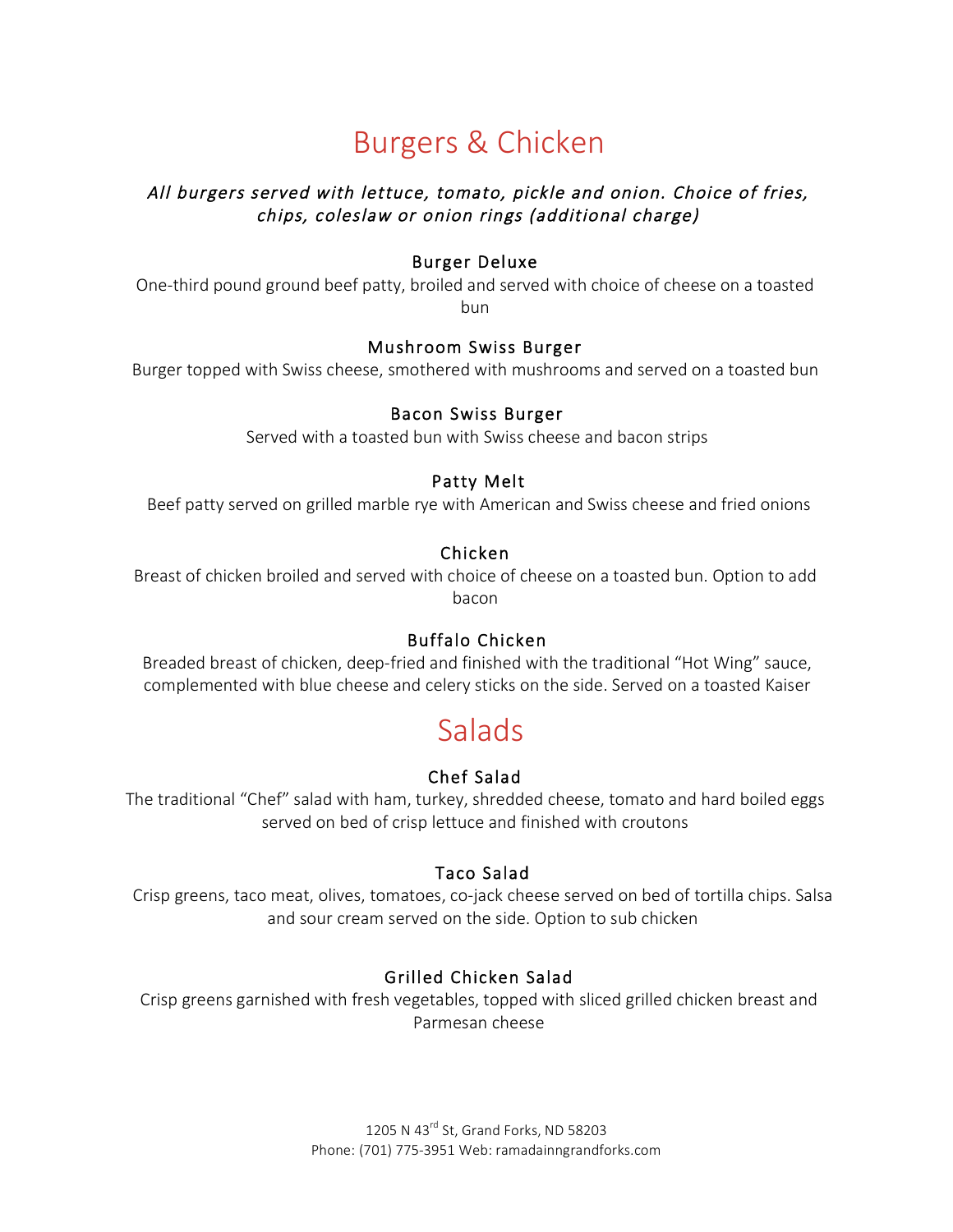## Sides

Soup of the Day Cup or Bowl

### Dinner Salad

Potato Hash browns, French fries or American fries

## Kids

Includes French fries and small beverage

> Chicken Strips Grilled Cheese Hamburger Mini Corn Dogs

## Dinner

Seafood and steak dinners served with choice of potato or wild rice, soup or salad, vegetable and dinner roll. Potato choices: baked, hash browns, American fries, French fries or wild rice blend

### Fish and Seafood

#### Broiled Walleye

Filet lightly seasoned and broiled. Served with tarter sauce

### Breaded Walleye

Lightly breaded and deep-fried to a golden brown. Served with tarter sauce

### Breaded Shrimp

Lightly breaded shrimp deep-fried to a golden brown. Served with tarter or cocktail sauce

### Chicken

#### Lemon Pepper Chicken

6 oz. broiled chicken seasoned lightly with lemon pepper

### Teriyaki Chicken

Tender breast of chicken marinated in our special blend of oriental herbs and spices, broiled and blended with grilled fresh vegetables. Served on a bed of rice

#### Chicken Parmesan

Fried chicken breast smothered in a zesty marinara sauce and topped with Parmesan cheese. Served over a bed of fettuccine

> 1205 N 43<sup>rd</sup> St, Grand Forks, ND 58203 Phone: (701) 775-3951 Web: ramadainngrandforks.com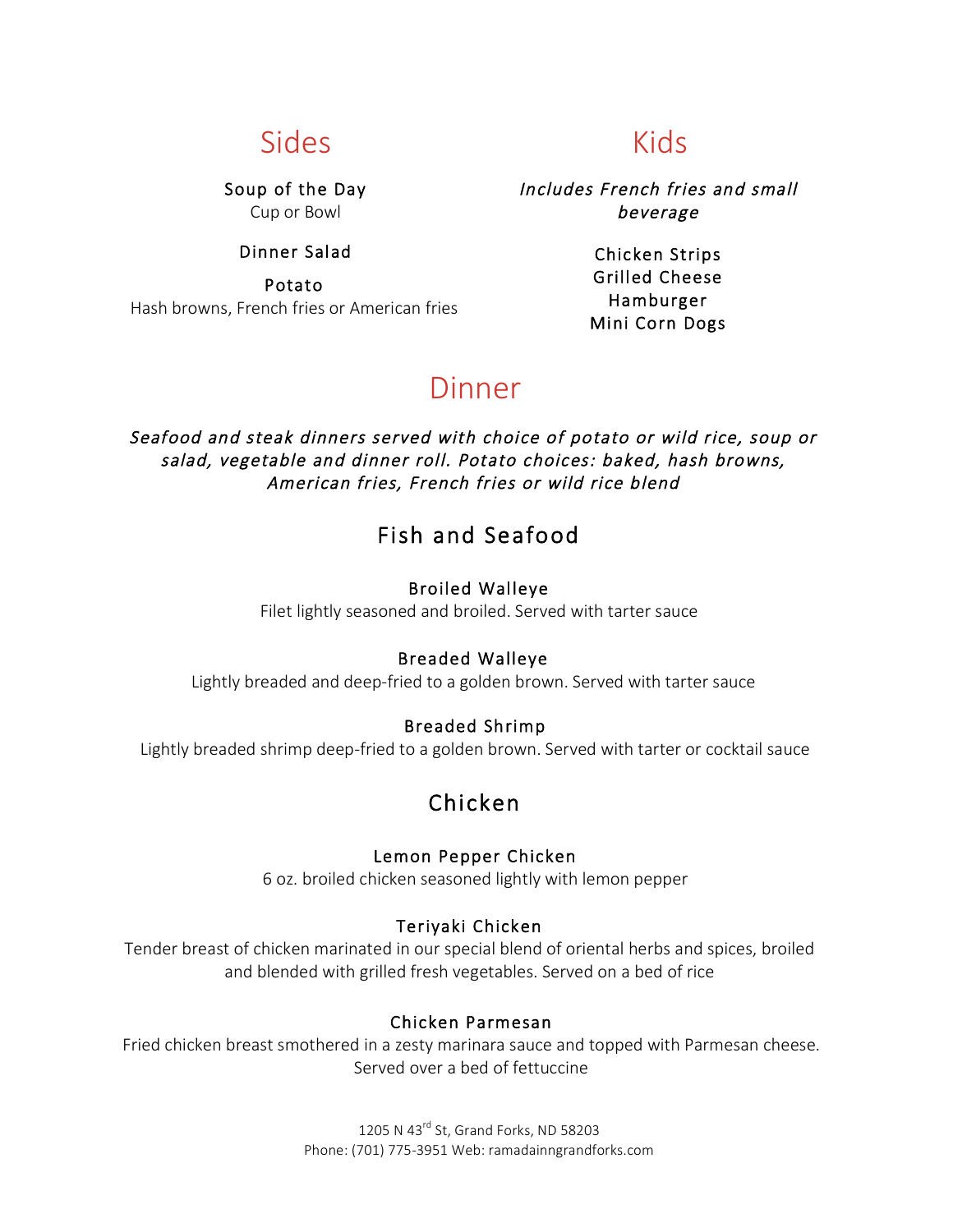# Dinner (continued)

## Choice Cuts

### 8 oz. NY Strip

Hand cut from choice strip loin, deliciously tender and juicy. Option with sautéed mushrooms, onions or Béarnaise sauce or with 3 breaded shrimp

### Sirloin Sizzler

6 oz. tender, juicy top sirloin steak. Option with fried onions and mushrooms

## Pasta

### Fettuccine Alfredo

Fettuccine noodles tossed in a creamy seasoned Italian sauce, crowned with fresh Parmesan cheese. Option with vegetables or with broiled chicken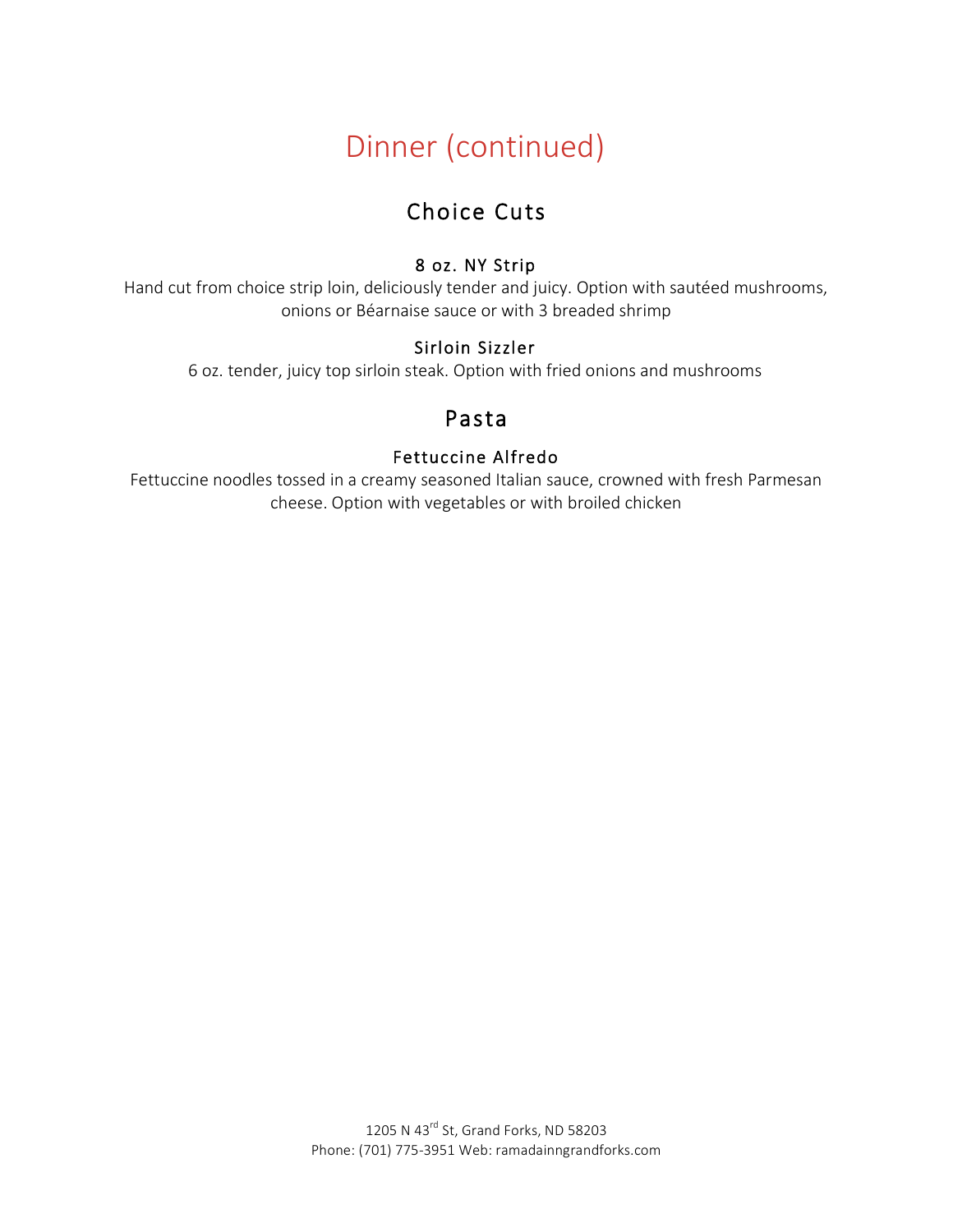# Breakfast

## Pancakes, Waffles & French Toast

### Served with whipped butter and maple or blueberry syrup

### Belgian Style Malted Waffle

Cherry, blueberry or strawberry (seasonal), topped with whipped cream

### Griddle Cakes

Option to add blueberries

### Texas French Toast

Thick cut Texas toast dipped in homemade batter and grilled to perfection

### Breakfast Stack

Buttermilk pancakes or Texas French toast, includes 2 eggs any style and sausage patties

## Favorites

### The Classic

2 eggs cooked to your liking, hash browns and toast. Option to add ham, bacon or sausage

### Texas Melt

Thick cut Texas toast and cheddar cheese grilled and stuffed with fluffy scrambled eggs. Choice of ham, bacon or sausage

### Dakota Breakfast

2 scrambled eggs layered on top of country ham and hash browns, smothered with cheese sauce and served with toast

### Grilled Corned Beef Hash

2 poached eggs & English muffin

### Steak & Eggs

Tender 6 oz. sirloin steak gently seasoned. Served with 2 eggs cooked to your liking, hash brown and toast